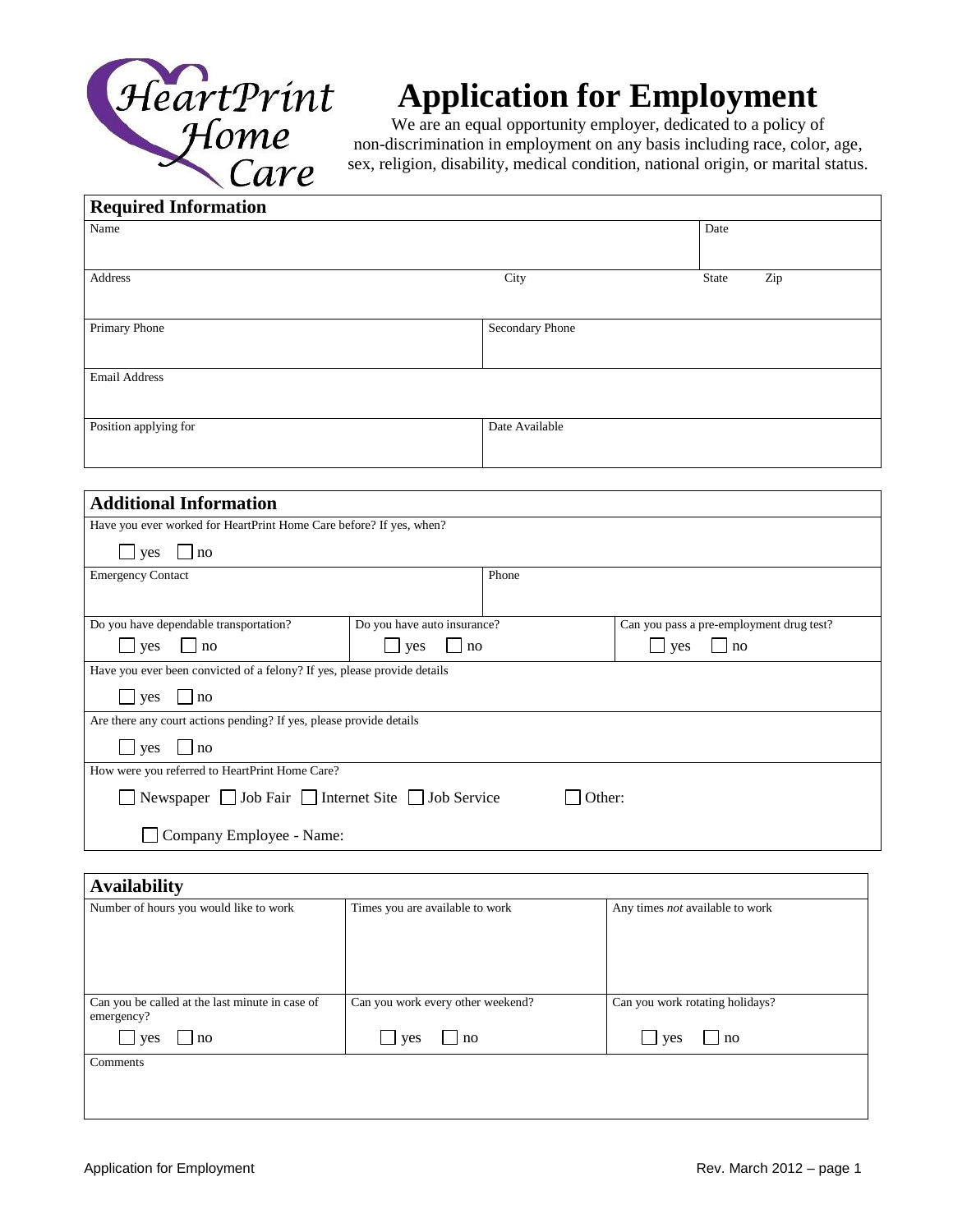| <b>Education</b>                                            |                                                                                                                                             |       |  |
|-------------------------------------------------------------|---------------------------------------------------------------------------------------------------------------------------------------------|-------|--|
| High school                                                 | City/State                                                                                                                                  | Dates |  |
|                                                             |                                                                                                                                             |       |  |
|                                                             |                                                                                                                                             |       |  |
| College                                                     | City/State                                                                                                                                  | Dates |  |
|                                                             |                                                                                                                                             |       |  |
| Other                                                       | City/State                                                                                                                                  | Dates |  |
|                                                             |                                                                                                                                             |       |  |
| Are you or have you ever been a:                            |                                                                                                                                             |       |  |
| $CNA$ $\Box$ LPN $\Box$ RN                                  | Certification Number _________________ Expiration Date ______                                                                               |       |  |
|                                                             | Has your professional license ever been suspended, revoked or under investigation? If yes, please explain                                   |       |  |
| $\Box$ no<br>yes                                            |                                                                                                                                             |       |  |
| Are you or have you ever been a Certified Medication Aide?  |                                                                                                                                             |       |  |
| $\Box$ no<br>yes                                            |                                                                                                                                             |       |  |
|                                                             | Do you have any other certifications (CPR, First-Aide, etc)? If yes please provide certification type(s), number(s), and expiration date(s) |       |  |
|                                                             |                                                                                                                                             |       |  |
| $\perp$ yes<br>$\Box$ no                                    |                                                                                                                                             |       |  |
| Degrees/certificates                                        |                                                                                                                                             |       |  |
|                                                             |                                                                                                                                             |       |  |
|                                                             |                                                                                                                                             |       |  |
|                                                             |                                                                                                                                             |       |  |
| Special skills or courses                                   |                                                                                                                                             |       |  |
|                                                             |                                                                                                                                             |       |  |
|                                                             |                                                                                                                                             |       |  |
|                                                             |                                                                                                                                             |       |  |
|                                                             |                                                                                                                                             |       |  |
|                                                             |                                                                                                                                             |       |  |
| <b>Experience</b>                                           |                                                                                                                                             |       |  |
| Discuss any training or experience working with the elderly |                                                                                                                                             |       |  |

What would you like most about working with the elderly?

What would you like least about working with the elderly?

List experience with performing these duties: light housekeeping, meal preparation, transportation, providing personal cares (bathing, dressing, toileting)

| List any of the previously mentioned tasks you could not perform | Can you lift 50-60 pounds? |                        |
|------------------------------------------------------------------|----------------------------|------------------------|
|                                                                  |                            | $\vert$ yes $\vert$ no |
|                                                                  |                            |                        |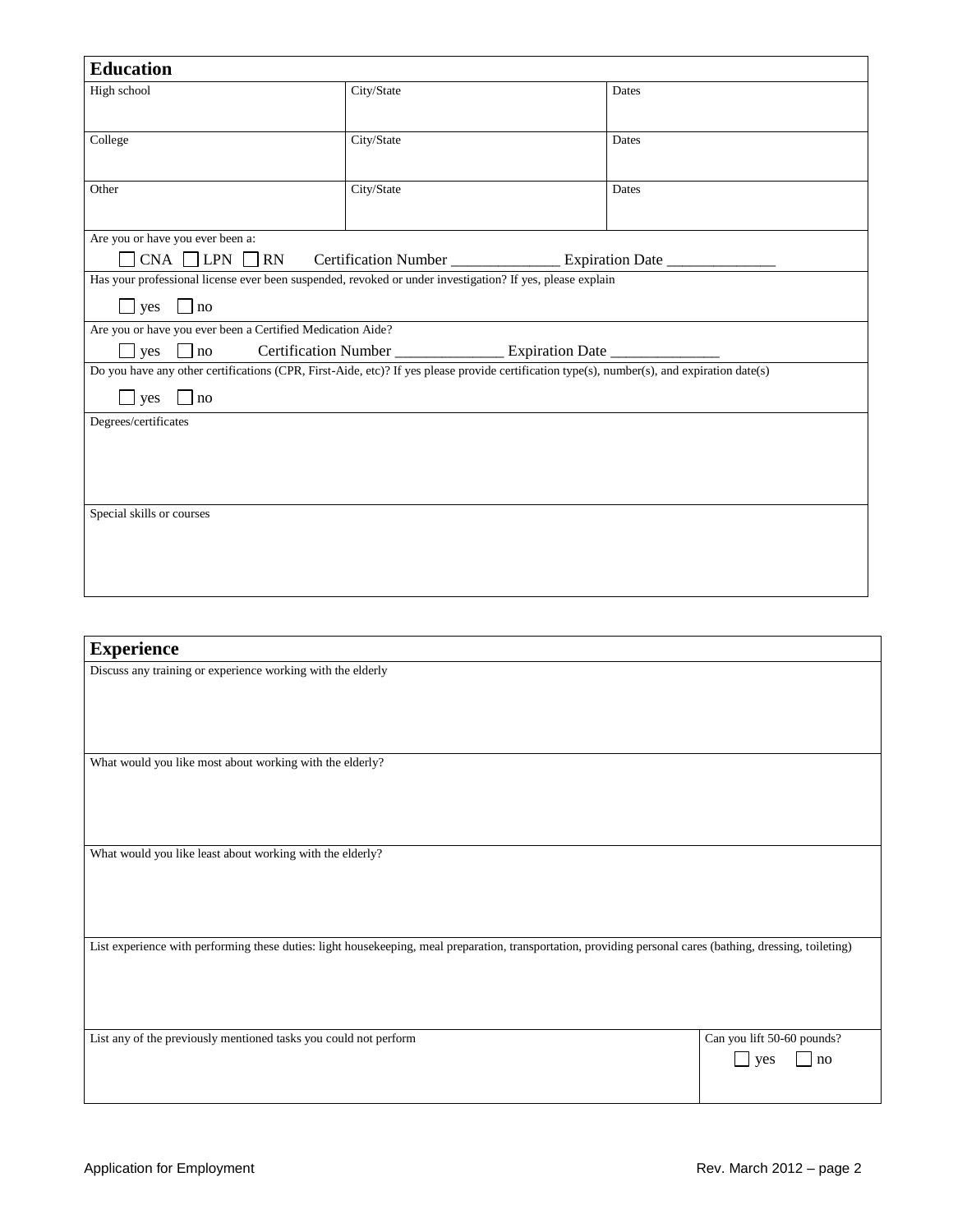| <b>Employment History</b>                                                                                   |                                                                   |                     |  |
|-------------------------------------------------------------------------------------------------------------|-------------------------------------------------------------------|---------------------|--|
| Previous Facility Types Worked: Check All That Apply:                                                       |                                                                   |                     |  |
| Hospital □ Hospice □ Nursing Home □ Rehab □ Private Duty □ Assisted Living / Residential Treatment          |                                                                   |                     |  |
| Start with your current / most recent employment and work backwards. Please go back at least five years and |                                                                   |                     |  |
| include all previous experiences working with the elderly. Use additional sheets of paper if needed.        |                                                                   |                     |  |
| Company                                                                                                     | From                                                              | To                  |  |
|                                                                                                             |                                                                   |                     |  |
| Job title                                                                                                   | Reason left                                                       |                     |  |
|                                                                                                             |                                                                   |                     |  |
| Duties                                                                                                      |                                                                   |                     |  |
|                                                                                                             |                                                                   |                     |  |
| May we contact? If no, why?                                                                                 | If your name was different, please list name on employment record |                     |  |
| yes<br>no                                                                                                   |                                                                   |                     |  |
| Supervisor                                                                                                  | Phone                                                             |                     |  |
|                                                                                                             |                                                                   |                     |  |
| Company                                                                                                     | From                                                              | To                  |  |
|                                                                                                             |                                                                   |                     |  |
| Job title                                                                                                   | Reason left                                                       |                     |  |
|                                                                                                             |                                                                   |                     |  |
| Duties                                                                                                      |                                                                   |                     |  |
|                                                                                                             |                                                                   |                     |  |
| May we contact? If no, why?                                                                                 | If your name was different, please list name on employment record |                     |  |
| $\Box$ yes<br>$-$ no                                                                                        |                                                                   |                     |  |
|                                                                                                             |                                                                   |                     |  |
| Supervisor                                                                                                  | Phone                                                             |                     |  |
|                                                                                                             |                                                                   |                     |  |
| Company                                                                                                     | From                                                              | To                  |  |
|                                                                                                             |                                                                   |                     |  |
| Job title                                                                                                   | Reason left                                                       |                     |  |
|                                                                                                             |                                                                   |                     |  |
| Duties                                                                                                      |                                                                   |                     |  |
|                                                                                                             |                                                                   |                     |  |
| May we contact? If no, why?                                                                                 | If your name was different, please list name on employment record |                     |  |
| yes<br>no                                                                                                   |                                                                   |                     |  |
| Supervisor                                                                                                  | Phone                                                             |                     |  |
|                                                                                                             |                                                                   |                     |  |
| Company                                                                                                     | From                                                              | $\operatorname{To}$ |  |
|                                                                                                             |                                                                   |                     |  |
| Job title                                                                                                   | Reason left                                                       |                     |  |
|                                                                                                             |                                                                   |                     |  |
| Duties                                                                                                      |                                                                   |                     |  |
|                                                                                                             |                                                                   |                     |  |
| May we contact? If no, why?                                                                                 | If your name was different, please list name on employment record |                     |  |
| $\Box$ yes<br>$\Box$ no                                                                                     |                                                                   |                     |  |
| Supervisor                                                                                                  | Phone                                                             |                     |  |
|                                                                                                             |                                                                   |                     |  |

 $\overline{\phantom{0}}$